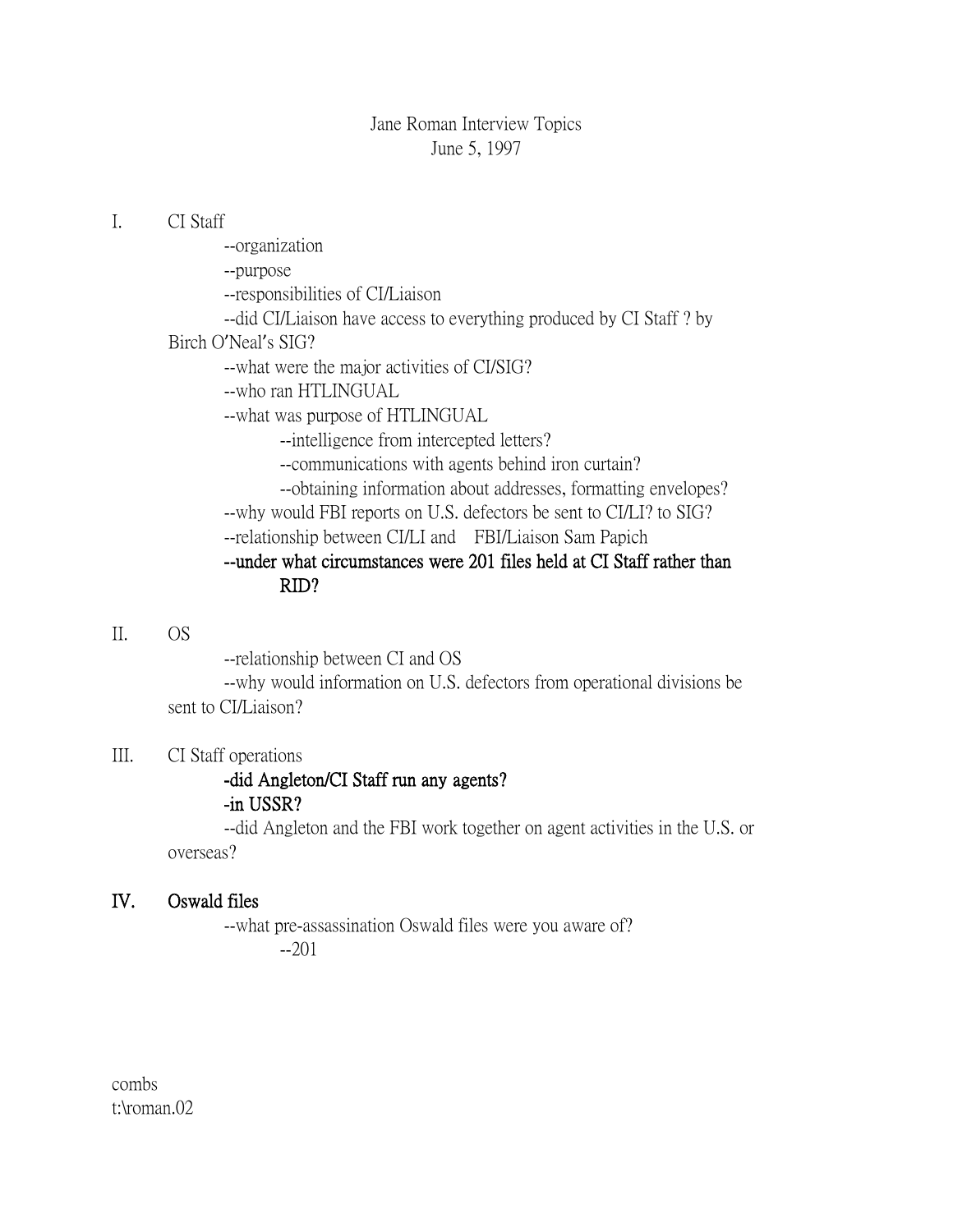--soft files --HTLINGUAL --OS --was there an HTLINGUAL file on Oswald? --when? --why? --why not a 201? --why was LHO's file held by the CI Staff? --who was responsible for LHO file? --where was it? --file room --desk drawer --what other files were present --how many other files on U.S. defectors were held by the CI Staff? --were there any inquiries into the fact that Popov was picked up the same day LHO arrives in Moscow?

#### V. Assassination

--when did you first hear of assassination?

--what did you do?

--when did Angleton hear?

--what did he say/do?

--what did anyone else at CI do?

--at time of assassination, where was the Oswald 201 file

--other Oswald files

--whose desk

--who had responsibility for maintaining the file

--why

--what happened to files on day of assassination?

--sent to C/WH/3 (Scelso)?

--was HTLINGUAL sent to Scelso?

--why not?

--who had role in investigation of assassination at CIA

--Angleton

--Scelso

combs t:\roman.02